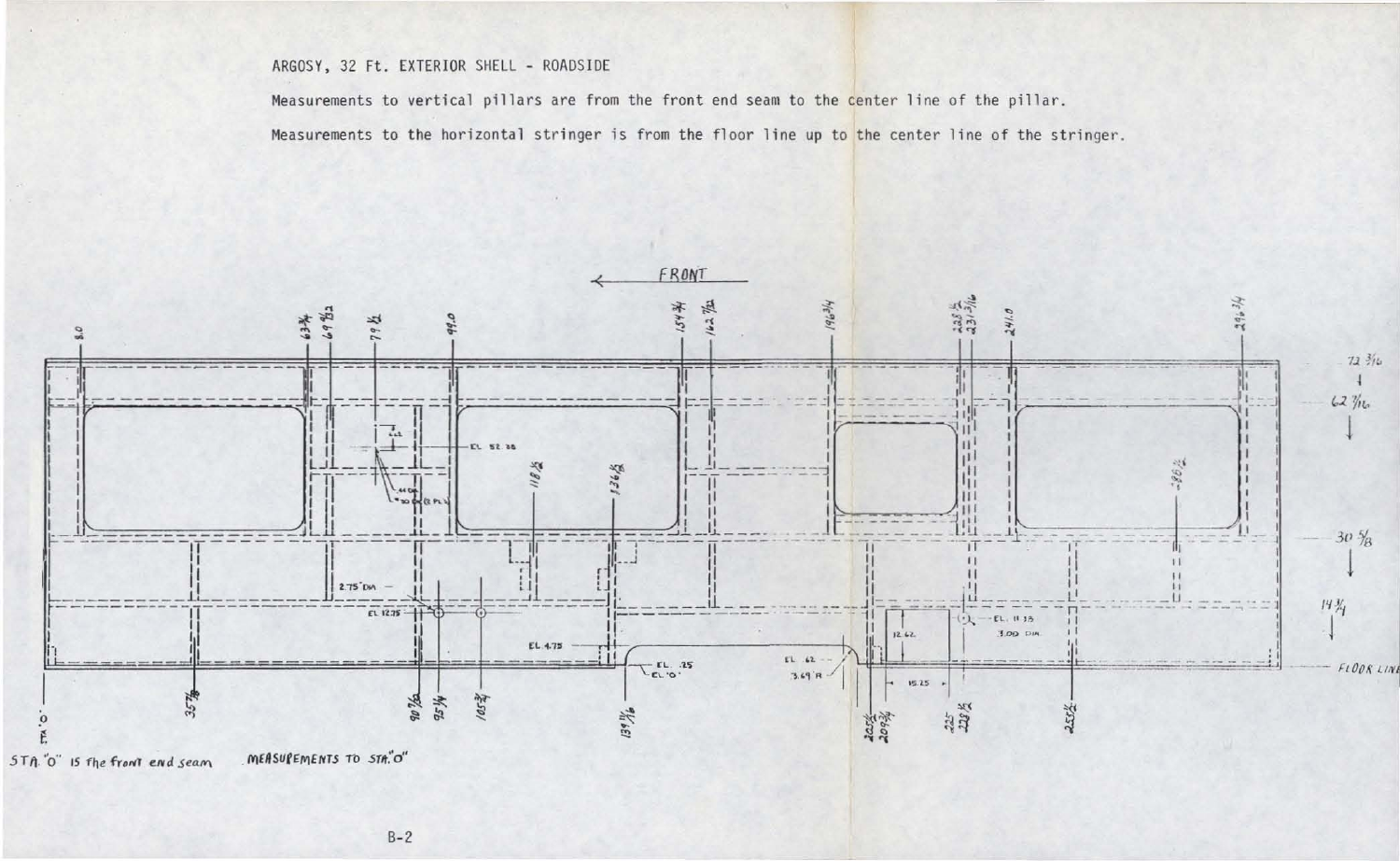## ARGOSY 32 Ft. EXTERIOR SHELL - CURBSIDE

Measurements to vertical pillars are from the front end seam to the center line of the pillar.

Measurements to the horizontal stringer is from the floor line up to the center line of the stringer.

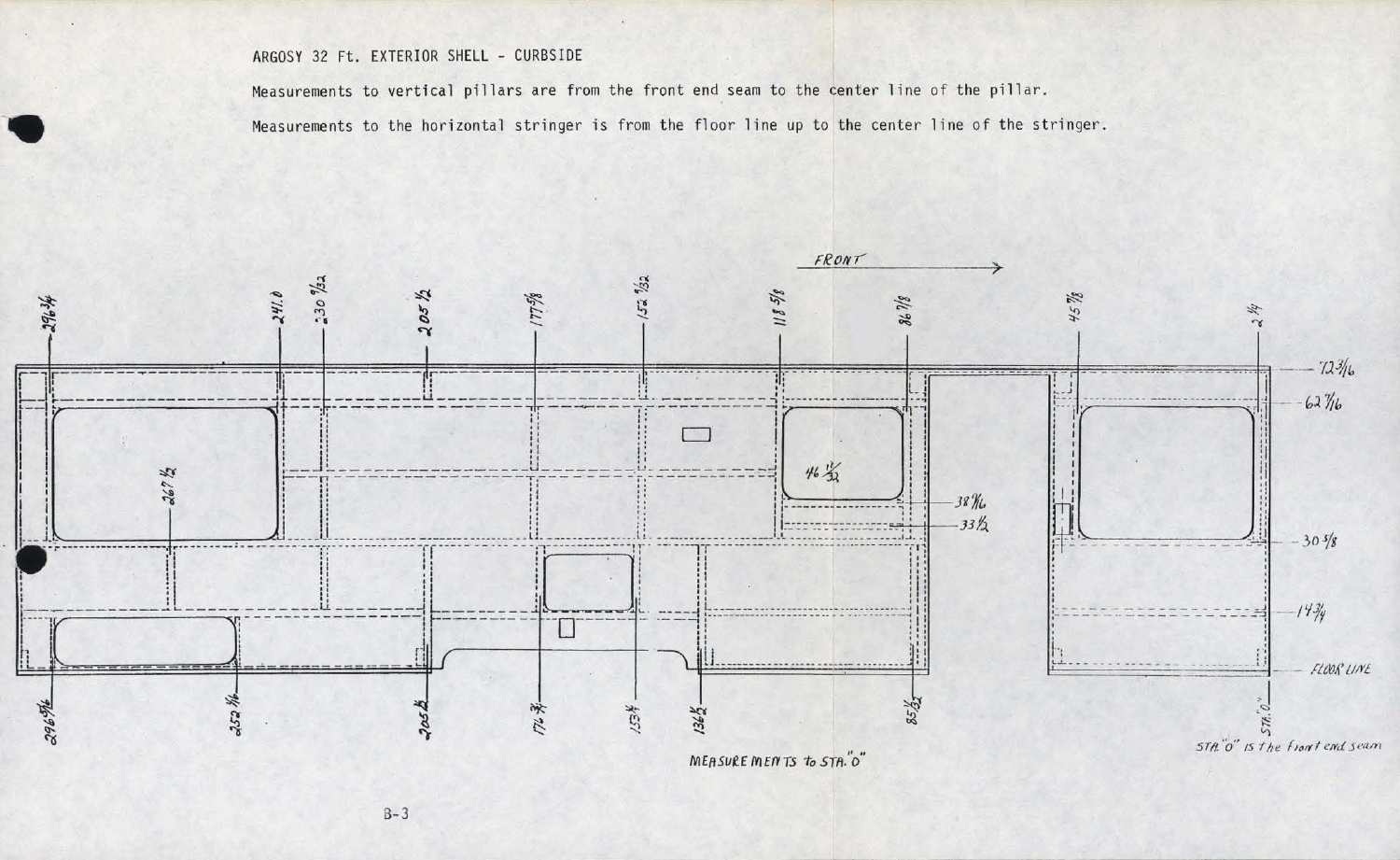## ARGOSY 32 Ft. EXTERIOR SHELL - ROOF

Measurements on roof stringers running lengthwise are taken from the center line of the trailer.

Measurements to roof bows running across the trailer are taken from the front roof end seam to the center of the bow.

 $FRONT$  $\rightarrow$ 

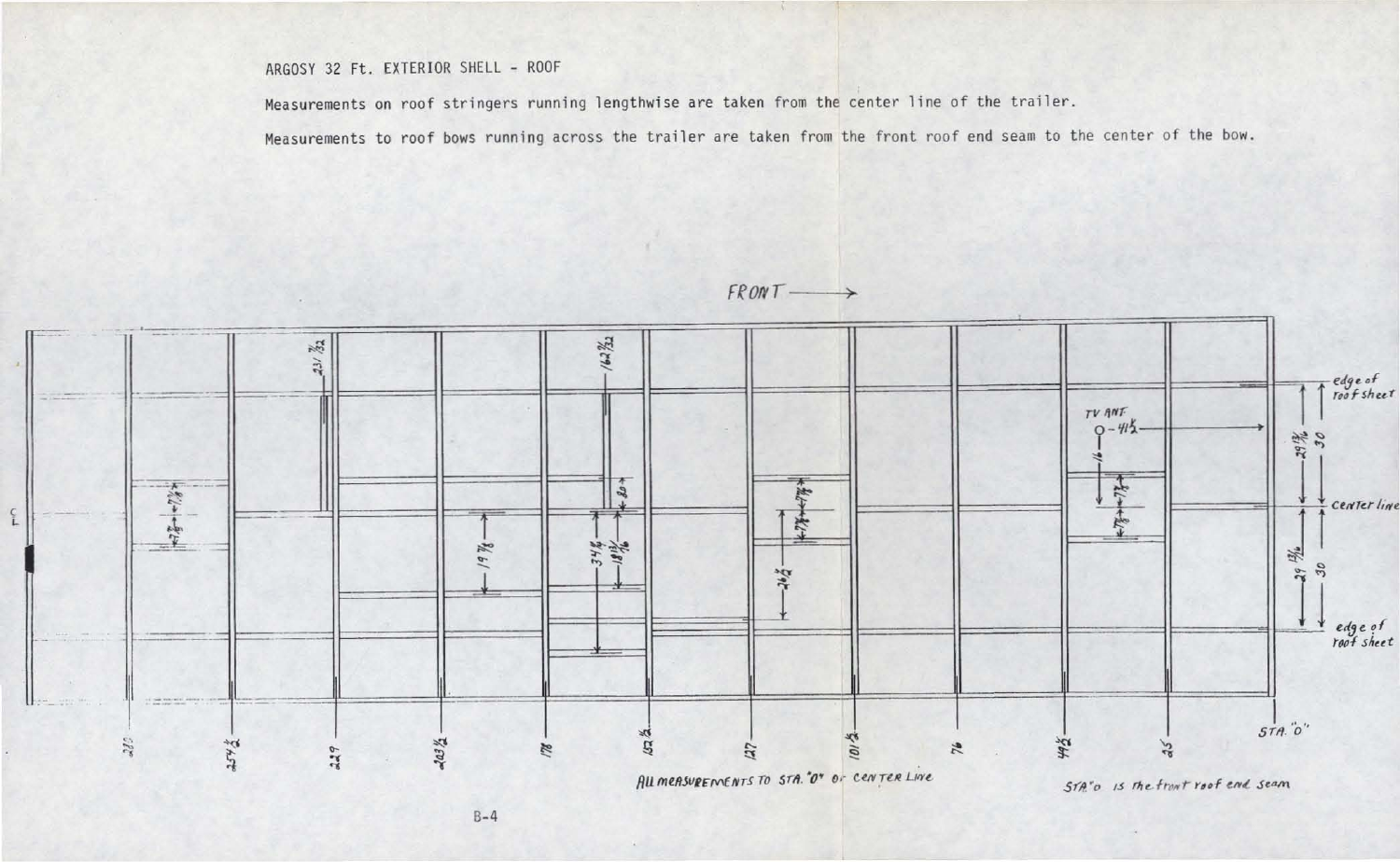ARGOSY ROOF, END VIEW

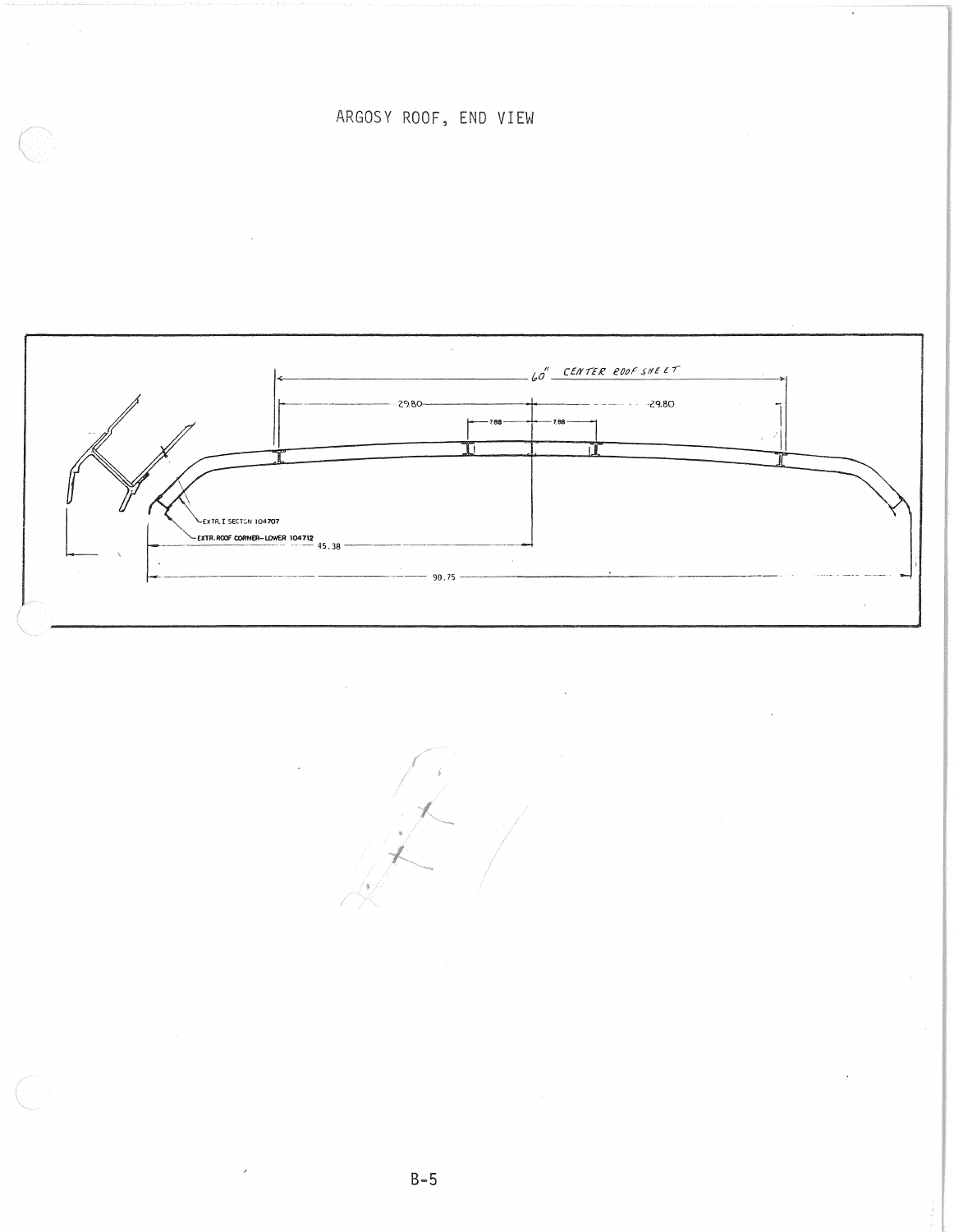ARGOSY FRONT SHELL FRAME



| Stringer, "C" Section<br>Pillar, "C" Section<br>12 Pillar, "C" Section |
|------------------------------------------------------------------------|
|                                                                        |
|                                                                        |
| 13 Stringer, "I" Section                                               |
|                                                                        |
|                                                                        |
| 16 Pillar, "C" Section                                                 |
| 17 Gusset, Rock Guard Support                                          |
|                                                                        |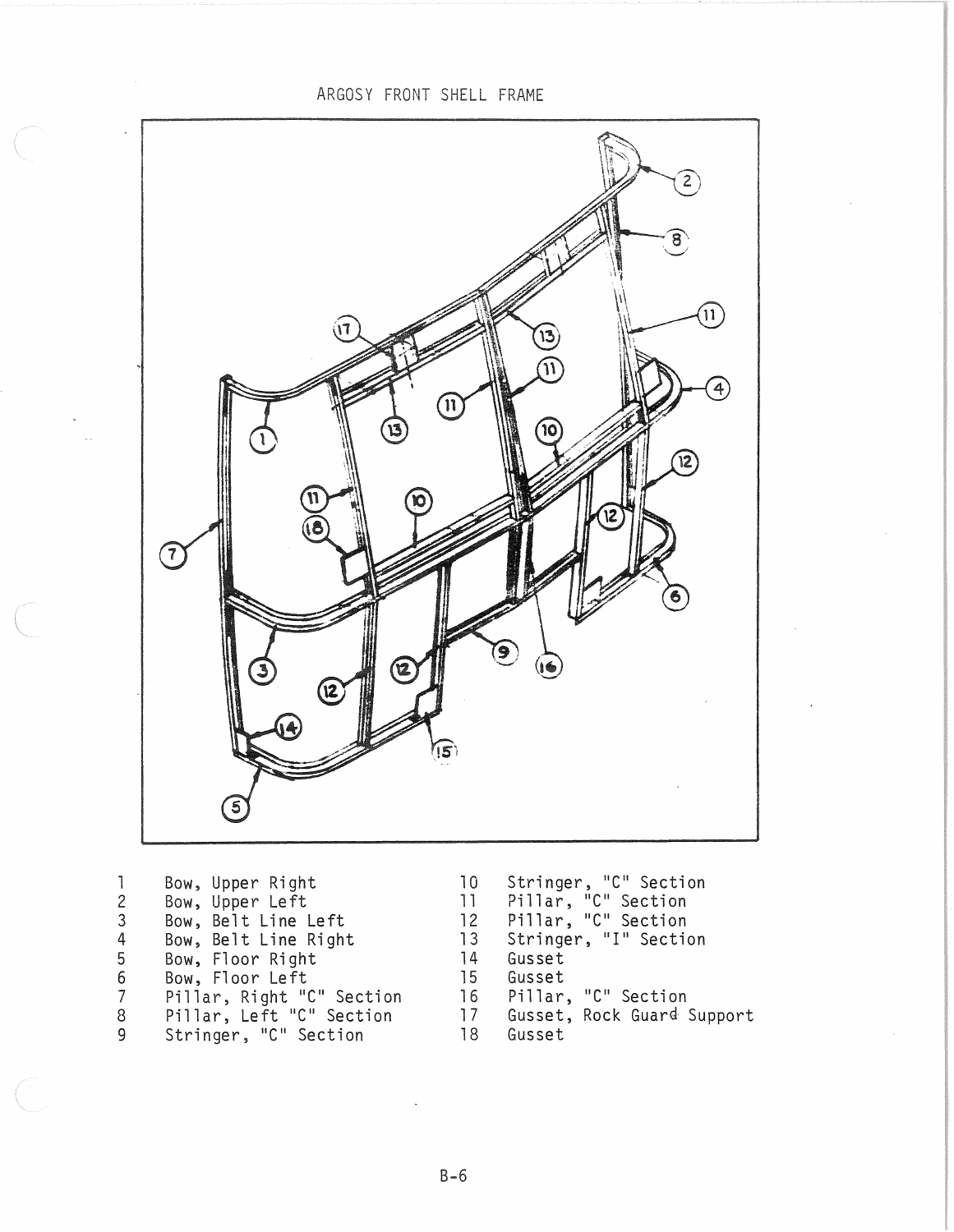## ARGOSY FRONT SHELL PANELS



Panel, Belt Line<br>Cap, Front End Shell<br>Panel, Corner Upper Left<br>Panel, Corner Upper Right<br>Panel, Corner Lower Left<br>Panel, Corner Lower Right<br>Panel, Lower Side<br>Panel, Upper<br>Panel, Upper<br>Panel, Center Mullion  $\overline{1}$  $\overline{c}$  $\overline{3}$  $\overline{4}$  $\overline{5}$ 6  $\frac{6}{7}$  $\overline{8}$ 9  $10<sup>°</sup>$ 

 $B - 7$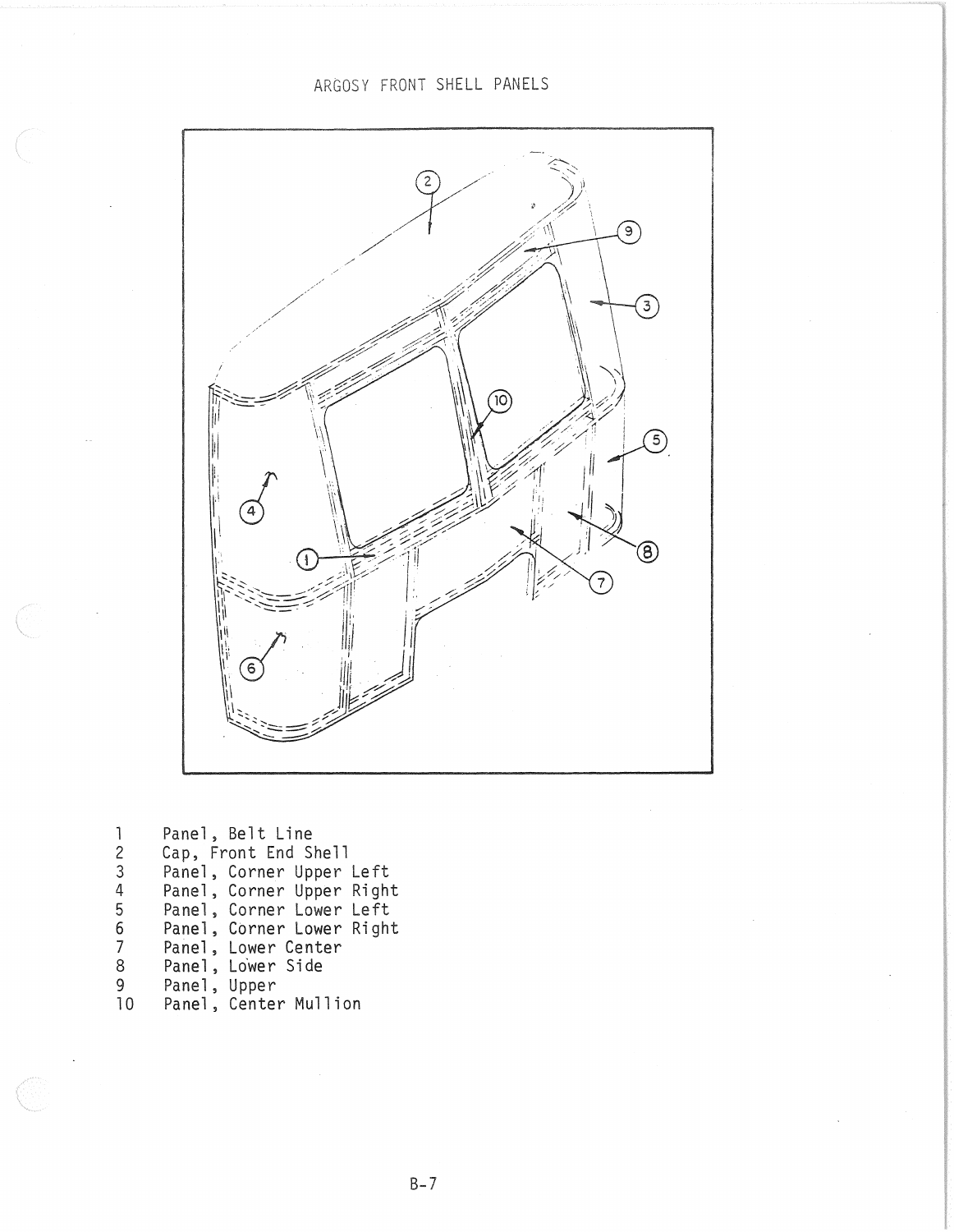ARGOSY REAR SHELL FRAME (15 ว (3) (ම)  $\bigcirc$  $\sqrt{4}$  $\circledR$  $\widetilde{R}$ .H

Bow, Upper  $\mathbf{1}$  $\overline{c}$ Gusset  $\overline{3}$ Bow, Belt Line Gusset  $\overline{4}$ Bow, Floor<br>Pillar, "C" Section<br>Pillar, "C" Section<br>Stringer, "I" Section  $\overline{5}$  $\sqrt{6}$  $\overline{7}$ 9

Stringer, "C" Section<br>Stringer, "I" Section<br>Pillar, "C" Section<br>Pillar, "C" Section<br>Pillar, "C" Section<br>Pillar, "C" Section  $10$  $11$  $12$  $14$ 15 16